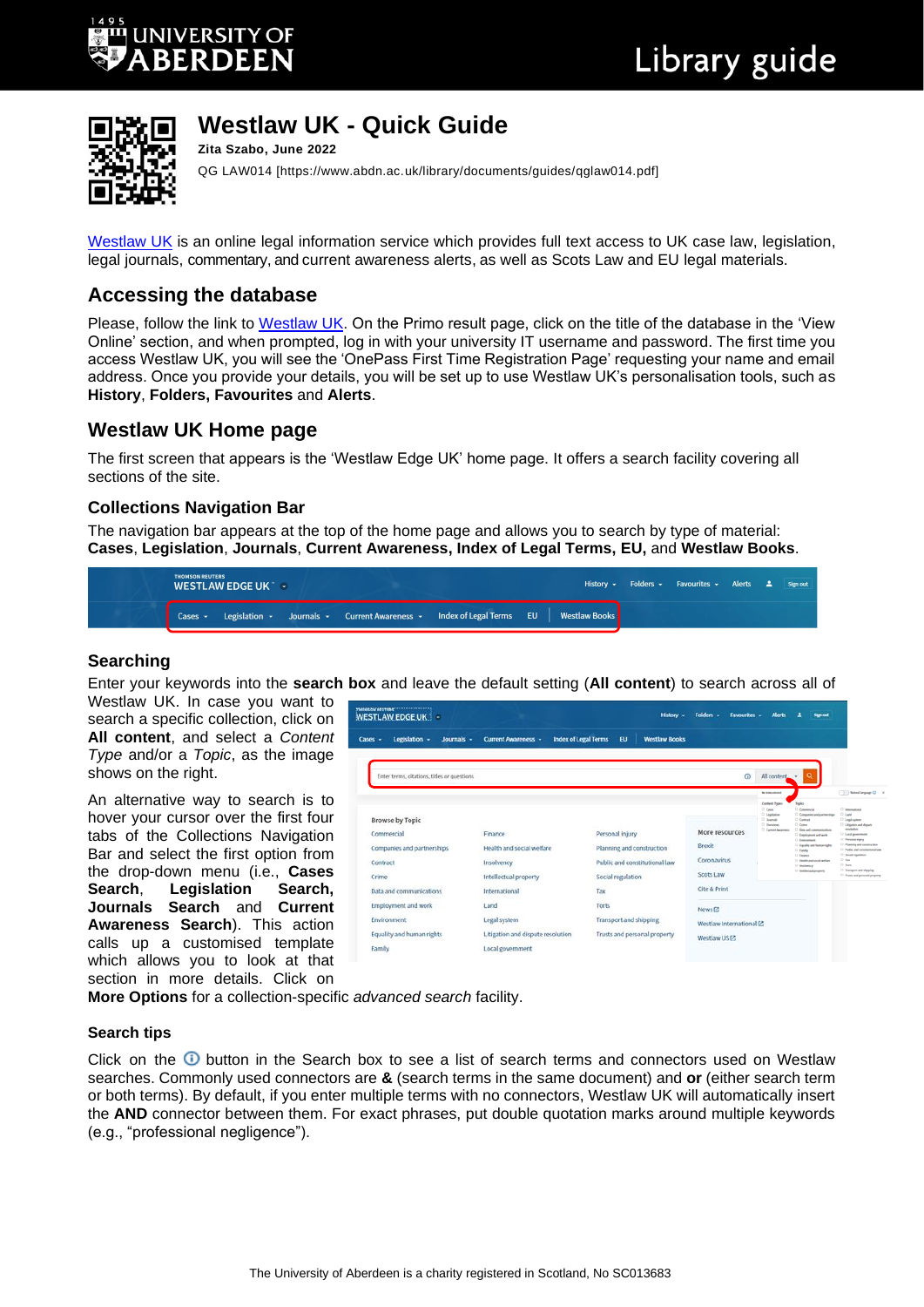#### **Browsing**

The easiest way to start browsing is to select a topic from the **Browse by Topic** section of the 'Westlaw Edge UK' home page.

Alternatively, you can hover over any of the first four tabs in the Collections Navigation Bar and find further options in the drop-down menu. For example, hovering over **Cases** will display five options: Cases Search, Courts, Dockets, Law Reports, Quantum Reports and Cite & Print. To browse cases, you can click on either

| tegislation -<br>Journals -<br>Cases -      | <b>Index of Legal Terms</b><br><b>Current Awareness -</b> | <b>Westlaw Rooks</b><br>EU    |                                                  |  |  |  |
|---------------------------------------------|-----------------------------------------------------------|-------------------------------|--------------------------------------------------|--|--|--|
| Enter terms, citations, titles or questions |                                                           |                               | All content v<br>$\omega$<br>$\alpha$            |  |  |  |
|                                             |                                                           |                               |                                                  |  |  |  |
| <b>Browse by Topic</b>                      |                                                           |                               |                                                  |  |  |  |
| Commercial                                  | <b>Finance</b>                                            | Personal injury               | More resources                                   |  |  |  |
| Companies and partnerships                  | Health and social welfare                                 | Planning and construction     | Reexit<br>Coronavirus                            |  |  |  |
|                                             |                                                           |                               |                                                  |  |  |  |
| Contract                                    | Insolvency                                                | Public and constitutional law |                                                  |  |  |  |
| Crime                                       | Intellectual property                                     | Social regulation             | Scots Law                                        |  |  |  |
| Data and communications                     | International                                             | Tax                           | Cite & Print                                     |  |  |  |
| <b>Employment and work</b>                  | Land                                                      | Torts                         |                                                  |  |  |  |
| Environment                                 | Legal system                                              | <b>Transport and shipping</b> | News <sub>[2]</sub><br>Westlaw International (2) |  |  |  |

**Courts** or **Law Reports**. Selecting Courts will display further options, e.g., **Jurisdiction** (UK, England & Wales, and Scotland)**, Court Updates**, **Selected Resources,** etc., while clicking on Law Reports presents an alphabetical list of all report series available through Westlaw UK.

### **Cases**

After performing your search and selecting a case, the result page will display a range of information. (See image on the right). Our separate library guide on Westlaw UK  $-$ [Cases](https://www.abdn.ac.uk/library/documents/guides/qglaw021.pdf) will give you detailed explanation about the features of the result page.

| Case Analysis             | Attorney General's Reference (Nos 38 and<br>39 of 2004)                                                                             | For educational use only                      |  |  |
|---------------------------|-------------------------------------------------------------------------------------------------------------------------------------|-----------------------------------------------|--|--|
| <b>Case Digest</b>        | Also known as: R. v Donaghue (Troy), R. v Randall (Aaron)                                                                           |                                               |  |  |
| Law Reports               |                                                                                                                                     |                                               |  |  |
| Judgment                  | <b>Case Digest</b>                                                                                                                  |                                               |  |  |
| <b>Primary References</b> |                                                                                                                                     | <b>Positive/Neutral Judicial</b>              |  |  |
| Case Analytics            | Abstract                                                                                                                            | Consideration                                 |  |  |
| Precedent map             | The Attorney General referred to the court as unduly lenient                                                                        | Court                                         |  |  |
| Treatment                 | sentences of three years' imprisonment imposed on each of the<br>defendants (R and D) following convictions for robbery. The victim | <b>Court of Appeal (Criminal</b><br>Division) |  |  |
|                           | (V) was a frail 57-year-old man whom R and D knew to have                                                                           | <b>Judgment Date</b>                          |  |  |

One of the major features of the result page is the status icon (see image above). You need to be aware of the meaning of the different icons.

- The icon shows that the case has received **positive** or **neutral** judicial consideration.
- **1** The case has received mixed judicial consideration (descriptors used can be Disapproved, Doubted, Not applied or Not followed).
- Case has received **negative** judicial consideration it has been overruled, reversed, or superseded in full or in part and should no longer be considered 'good law'.
- **OC Appeal Outstanding** the icon shows that there is currently an appeal pending or an appeal has been requested. This icon can appear in addition to any of the above.
	- $\circ$  No Substantial Judicial Treatment.

## **Legislation**

Westlaw UK provides access to all legislation from the UK, Scotland, Wales, and Northern Ireland. Select the **Legislation** tab from the Collections Navigation Bar to start searching or browsing this collection. Please see our library guide on [Westlaw UK –](https://www.abdn.ac.uk/library/documents/guides/qglaw022.pdf) Legislation for more information.

Legislation pages, just like cases, use status icons which indicate that a provision:

| ✓                      |                        |                                                                  | V                         |                                  |                                       | $\rightarrow$                                                       |                                                         |
|------------------------|------------------------|------------------------------------------------------------------|---------------------------|----------------------------------|---------------------------------------|---------------------------------------------------------------------|---------------------------------------------------------|
| is the law<br>in force | is not yet<br>in force | is partially<br>in force or<br>has been<br>partially<br>repealed | has pending<br>amendments | has<br>prospective<br>amendments | has been<br>repealed or<br>superseded | Indicates a<br><b>Bill or</b><br>proposed<br><b>Bill</b><br>version | is an Act as<br>enacted -<br>historical,<br>not-updated |

## **Journals**

Westlaw UK Journals contain thousands of full-text articles and abstracts published by high profile publishers, like Sweet & Maxwell, Oxford University Press, Bloomsbury Publishing and more. Select **Journals** along the top toolbar to search or browse through the current and archived titles.

For more information follow the guidance of our library guide Westlaw UK – [UK and International Journals.](https://www.abdn.ac.uk/library/documents/guides/qglaw023.pdf)